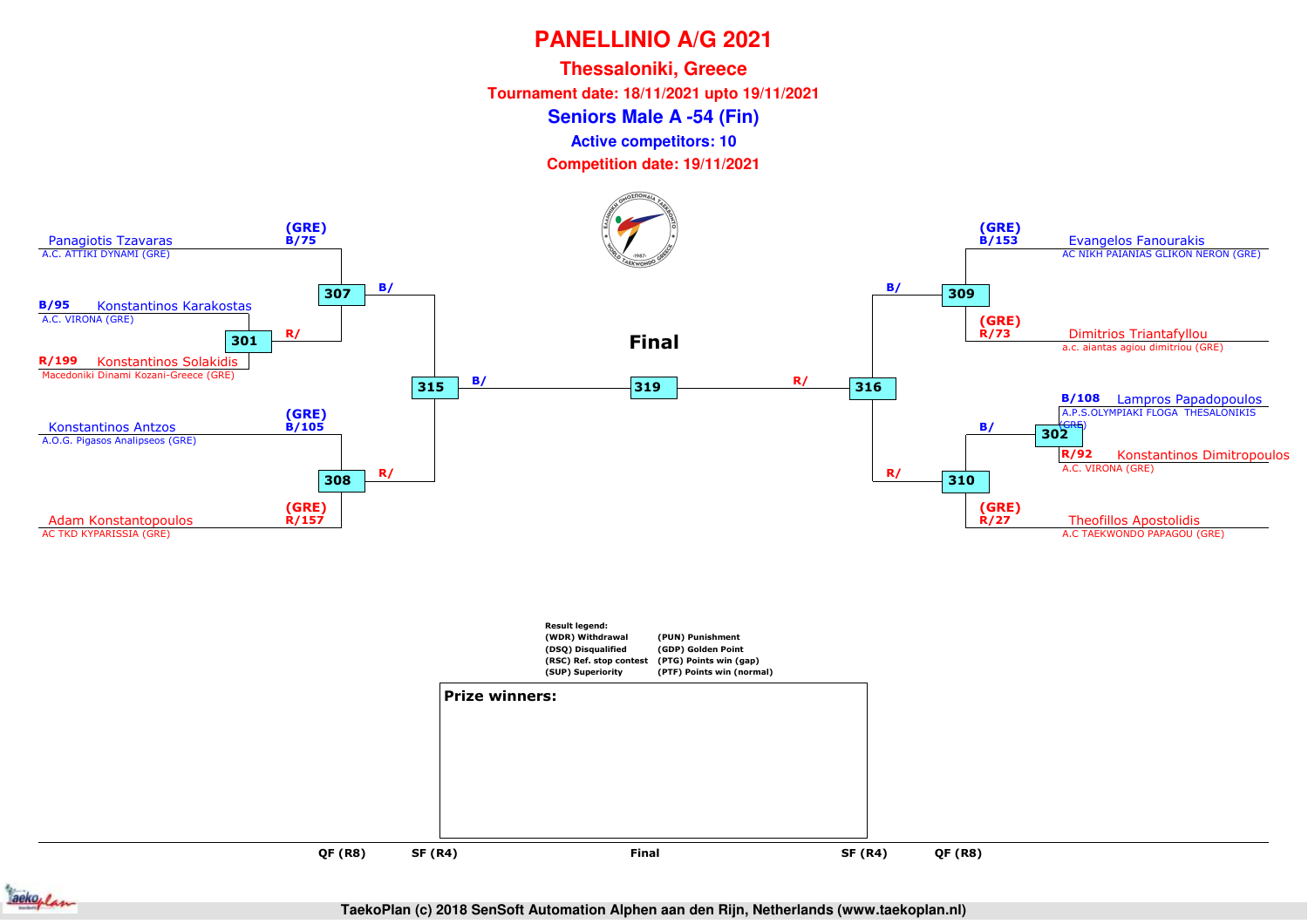**Thessaloniki, Greece**

**Tournament date: 18/11/2021 upto 19/11/2021**

**Seniors Male A -58 (Fly)**

**Active competitors: 16**

**Competition date: 19/11/2021**





**TaekoPlan (c) 2018 SenSoft Automation Alphen aan den Rijn, Netherlands (www.taekoplan.nl)**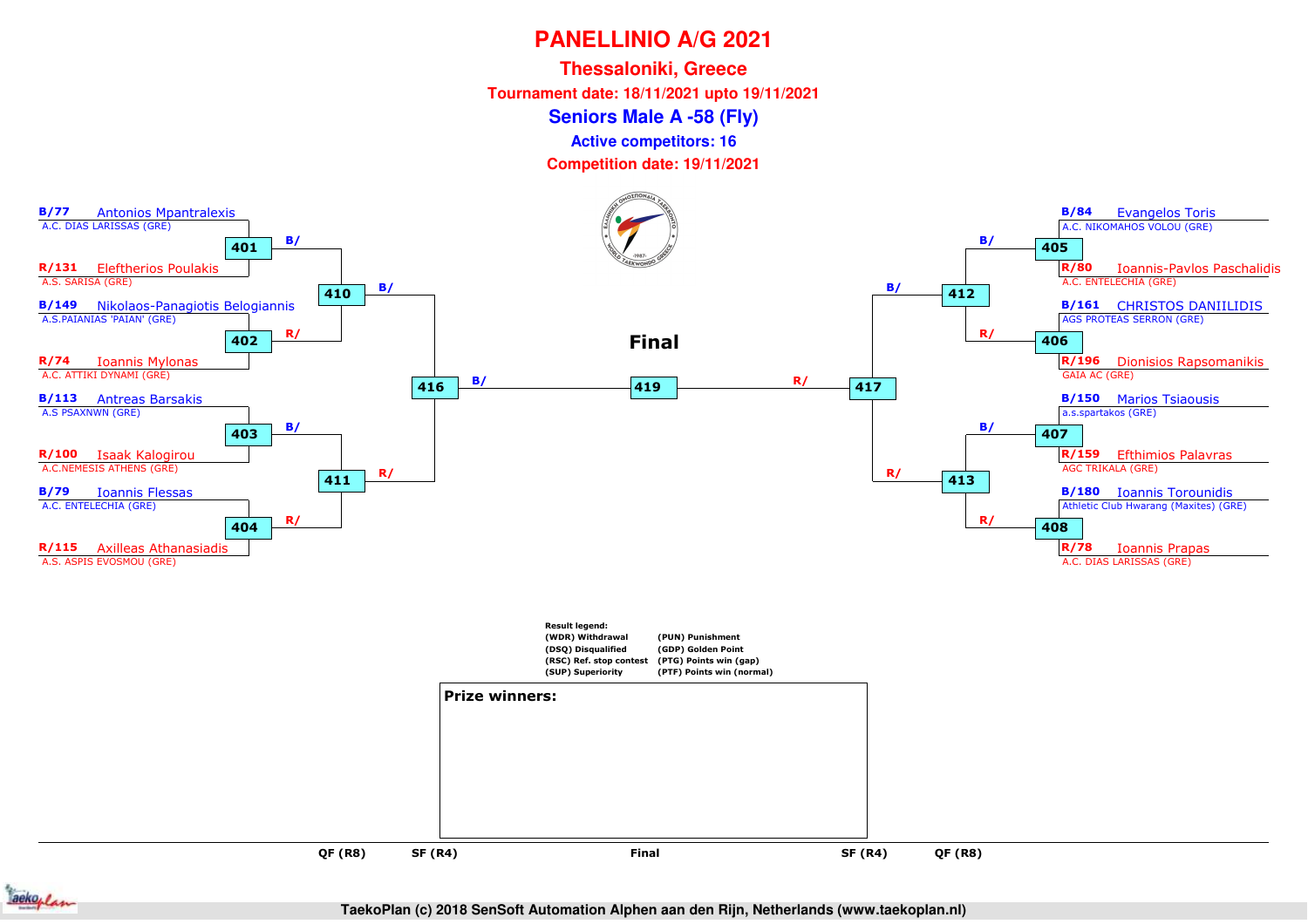**Thessaloniki, Greece**

**Tournament date: 18/11/2021 upto 19/11/2021**

**Seniors Male A -80 (Welter)**

**Active competitors: 12**

**Competition date: 19/11/2021**



ackoplan

**QF (R8)**

**SF (R4)**

**TaekoPlan (c) 2018 SenSoft Automation Alphen aan den Rijn, Netherlands (www.taekoplan.nl)**

**QF (R8)**

and **SF (R4)** Final SF (R4)

**Final**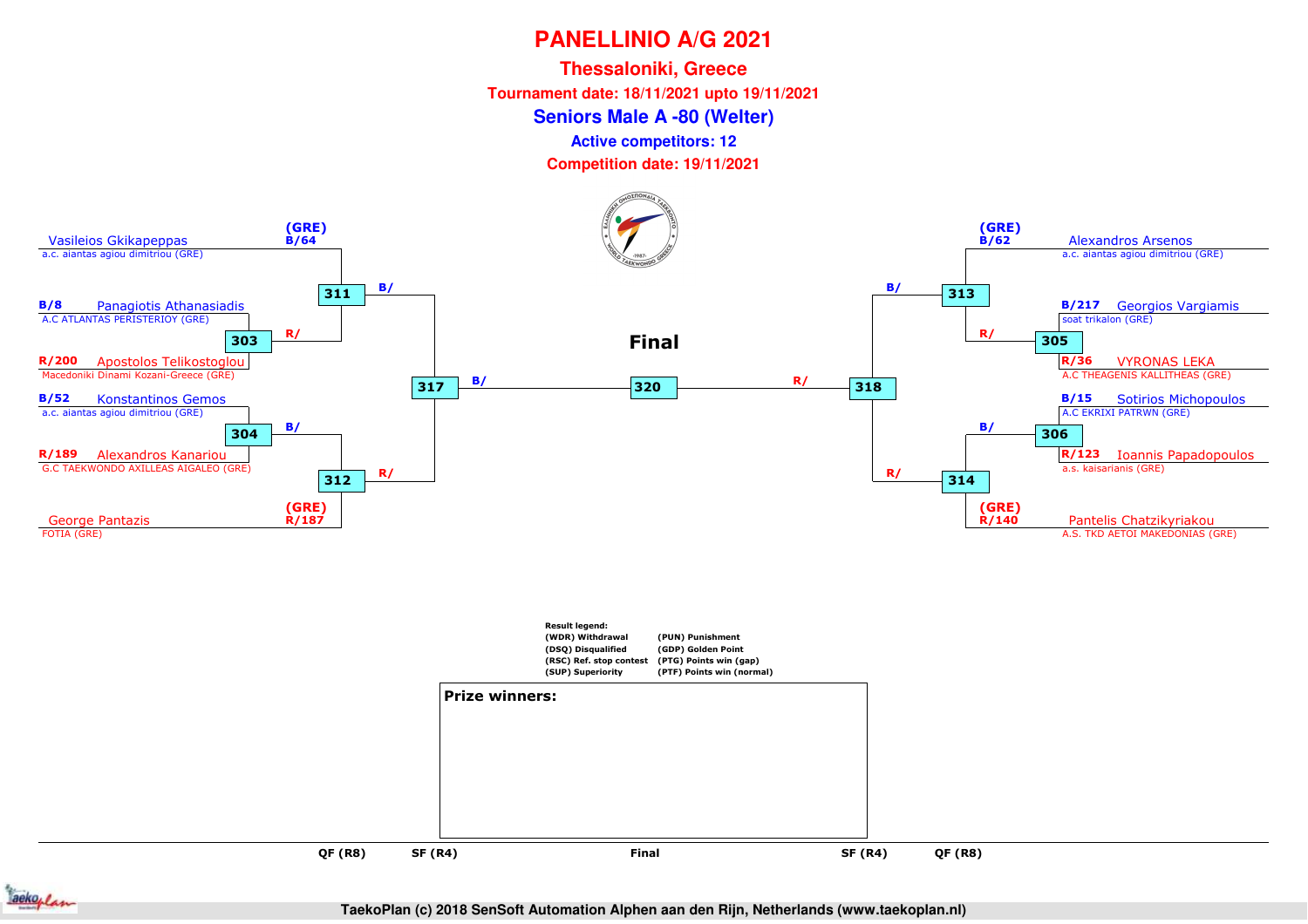**Thessaloniki, Greece**

**Tournament date: 18/11/2021 upto 19/11/2021**

**Seniors Female A -46 (Fin)**

**Active competitors: 11**

**Competition date: 19/11/2021**





**TaekoPlan (c) 2018 SenSoft Automation Alphen aan den Rijn, Netherlands (www.taekoplan.nl)**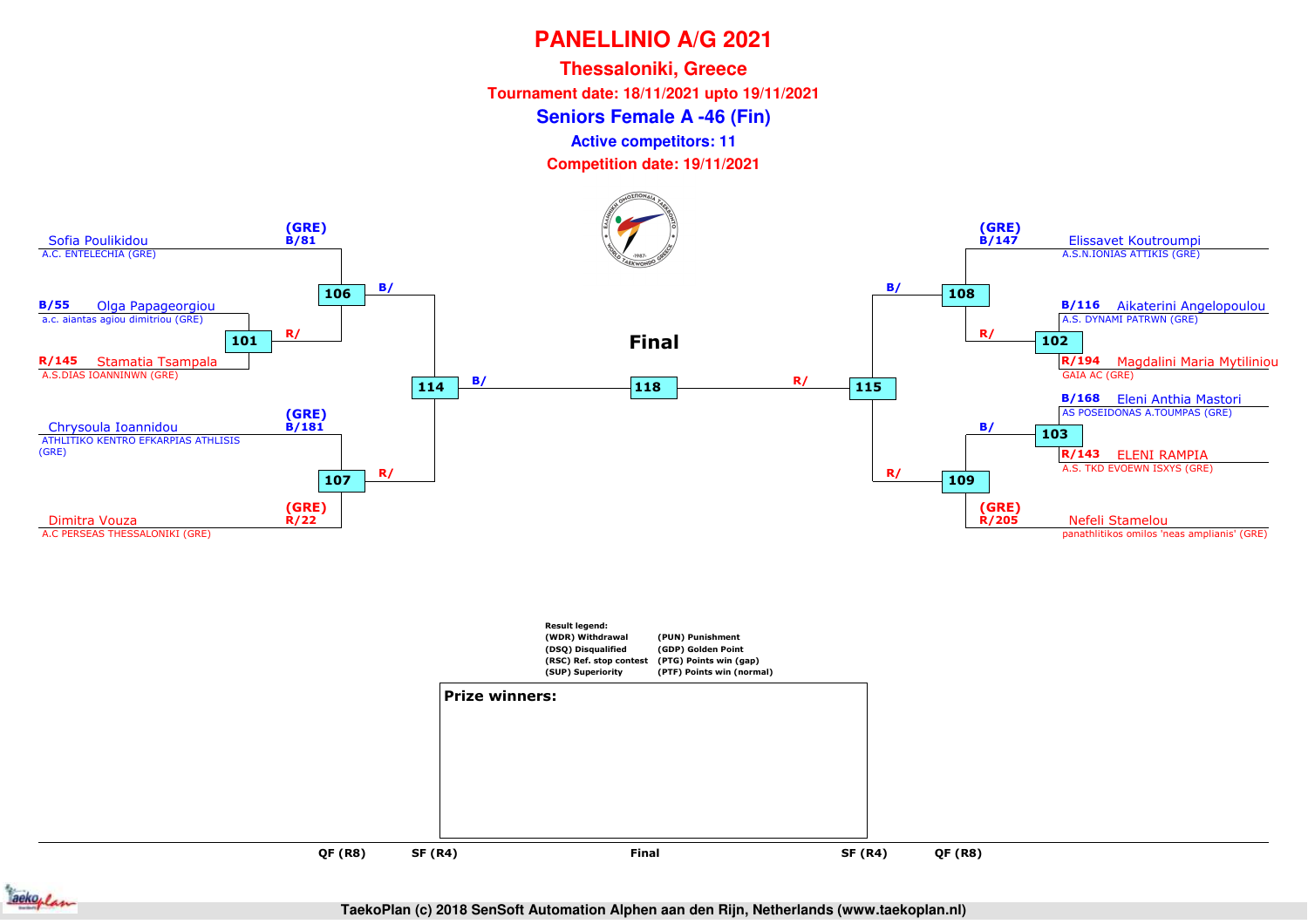**Thessaloniki, GreeceTournament date: 18/11/2021 upto 19/11/2021**

**Seniors Female A -62 (Light)**

**Active competitors: 14**

**Competition date: 19/11/2021**





**TaekoPlan (c) 2018 SenSoft Automation Alphen aan den Rijn, Netherlands (www.taekoplan.nl)**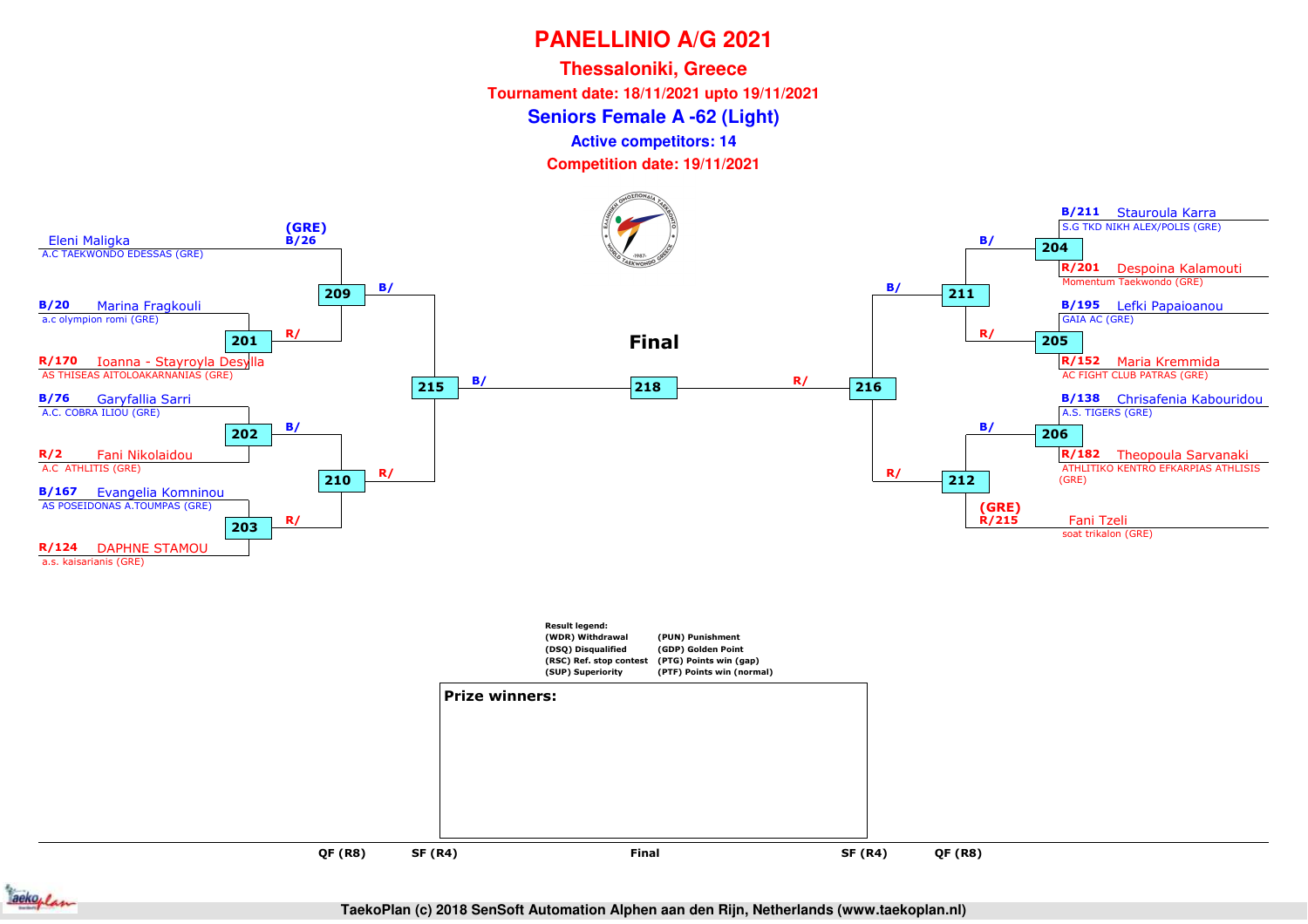**Thessaloniki, Greece**

**Tournament date: 18/11/2021 upto 19/11/2021**

#### **Seniors Female A -67 (Welter)**

**Active competitors: 10**

**Competition date: 19/11/2021**



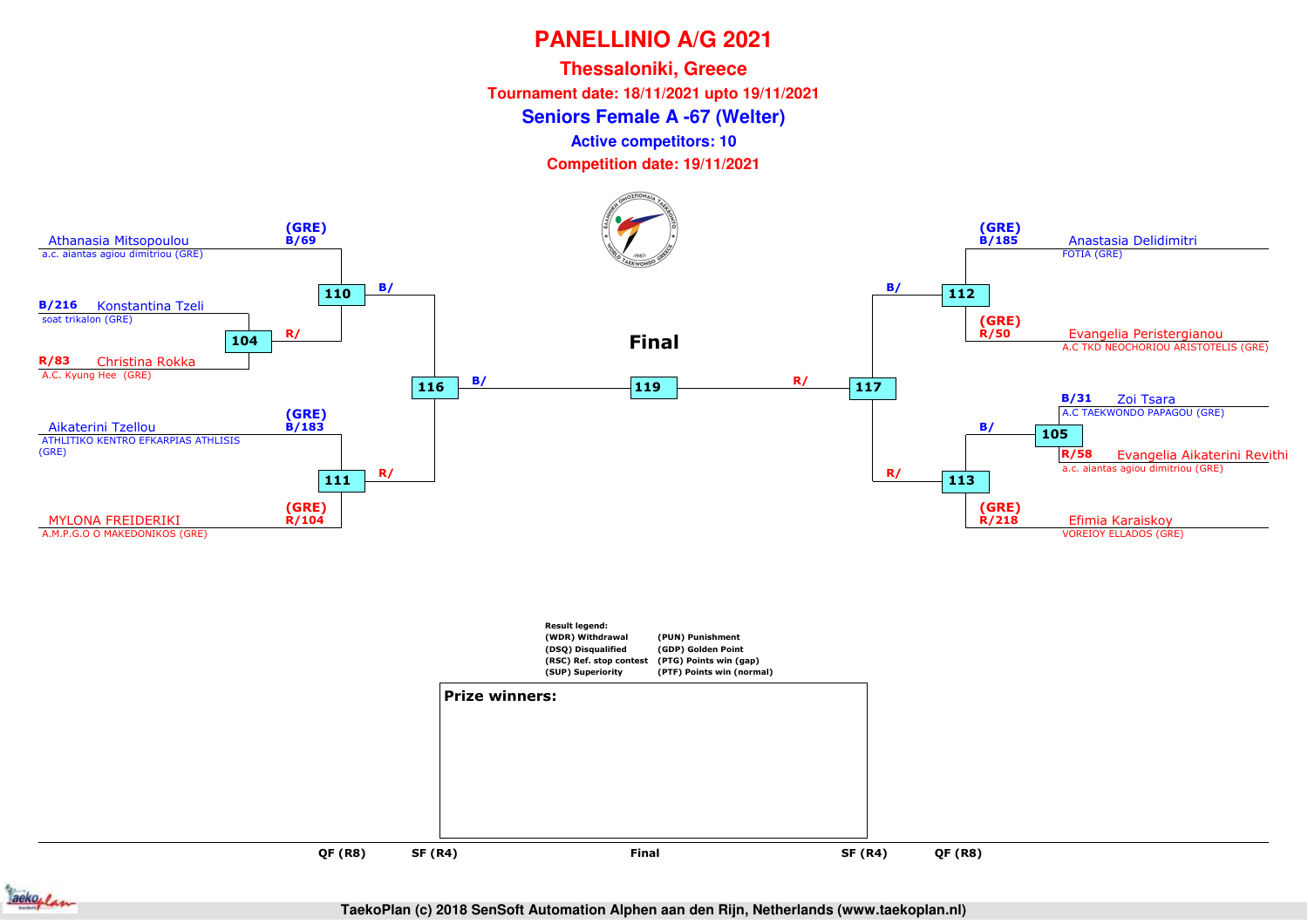**Seniors Female A -73 (Middle)Thessaloniki, Greece Tournament date: 18/11/2021 upto 19/11/2021Active competitors: 5**

**Competition date: 19/11/2021**







**QF (R8)**